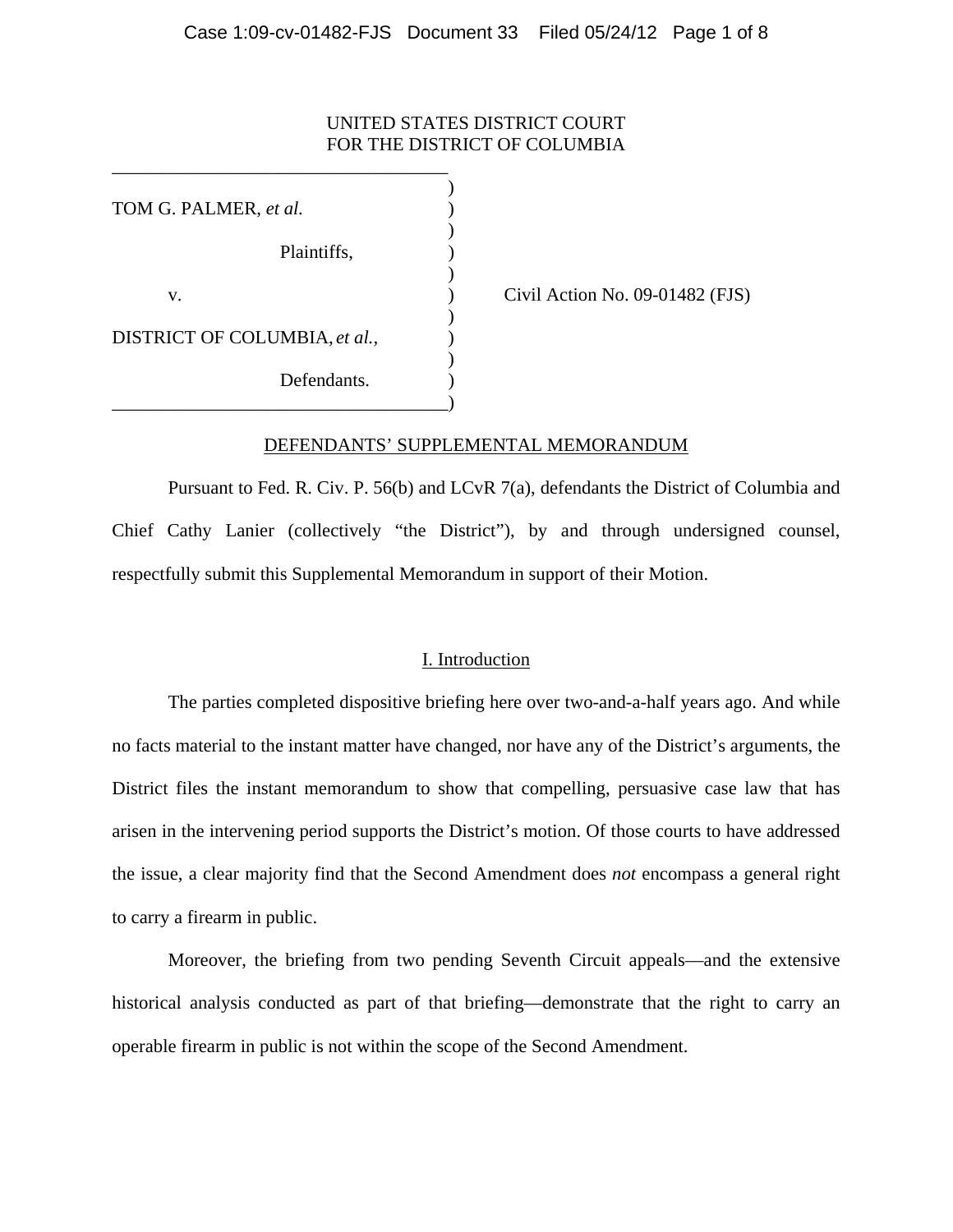# II. Discussion

Illinois, like the District of Columbia, generally prohibits the carrying of operable firearms in public, as does the City of Chicago. Recent, unsuccessful challenges to Illinois law demonstrate that the Second Amendment does *not* encompass a right to carry an operable firearm in public, as this Court should find in the instant matter.

As the District has previously noted, *see* Doc. No. 27, the United States District Court for the Central District of Illinois, in *Moore v. Madigan*, \_\_\_ F.Supp.2d \_\_\_, 2012 WL 344760 (C.D. Ill. Feb. 3, 2012), upheld against Second Amendment challenge Illinois statutes which prohibit the carrying of loaded and operable firearms in public.<sup>1</sup> The United States District Court for the Southern District of Illinois did the same in *Shepard v. Madigan*, \_\_\_ F.Supp.2d \_\_\_, 2012 WL 1077146 (S.D. Ill. Mar. 30, 2012). *See* Doc. No. 32.

*Moore* and *Shepard* are currently on appeal to the Seventh Circuit. *See* No. 11-3134, No. 11-405  $(7<sup>th</sup> Cir.)<sup>2</sup>$  Those district court decisions—and the briefs in support thereof—demonstrate that the District's similar restrictions survive Second Amendment challenge.

Illinois has generally prohibited the open carrying of operable firearms since 1961, some 18 years after the enactment of the District's prohibition. Illinois Br. at 3; *cf. Brown v. United States*, 66 A.2d 491, 493 (App. D.C. 1949) ("[T]he original statute as passed in 1932 forbade only the carrying of an unlicensed pistol when concealed on the person. It was eleven years

 $\frac{1}{1}$ 

<sup>&</sup>lt;sup>1</sup> Counsel for the instant plaintiffs is also counsel for the plaintiffs in *Moore*.

<sup>2</sup> The appeals are not consolidated, but the Seventh Circuit "ordered that arguments in the two appeals be held before the same panel on the same day and . . . indicated that defendants were free to file a single, consolidated brief in the two appeals." Brief of Defendants-Appellees, *Moore v. Madigan*, Nos. 12-1269 and 12-1788 ( $7<sup>th</sup>$  Cir.) ("Illinois Brief"), at 2 (May 9, 2012) (copy attached as Ex. No. 1). Argument has been scheduled for June 8, 2012. *See* Order (Doc. No. 17), *Moore v. Madigan*, No. 12-1269 (7<sup>th</sup> Cir. May 9, 2012).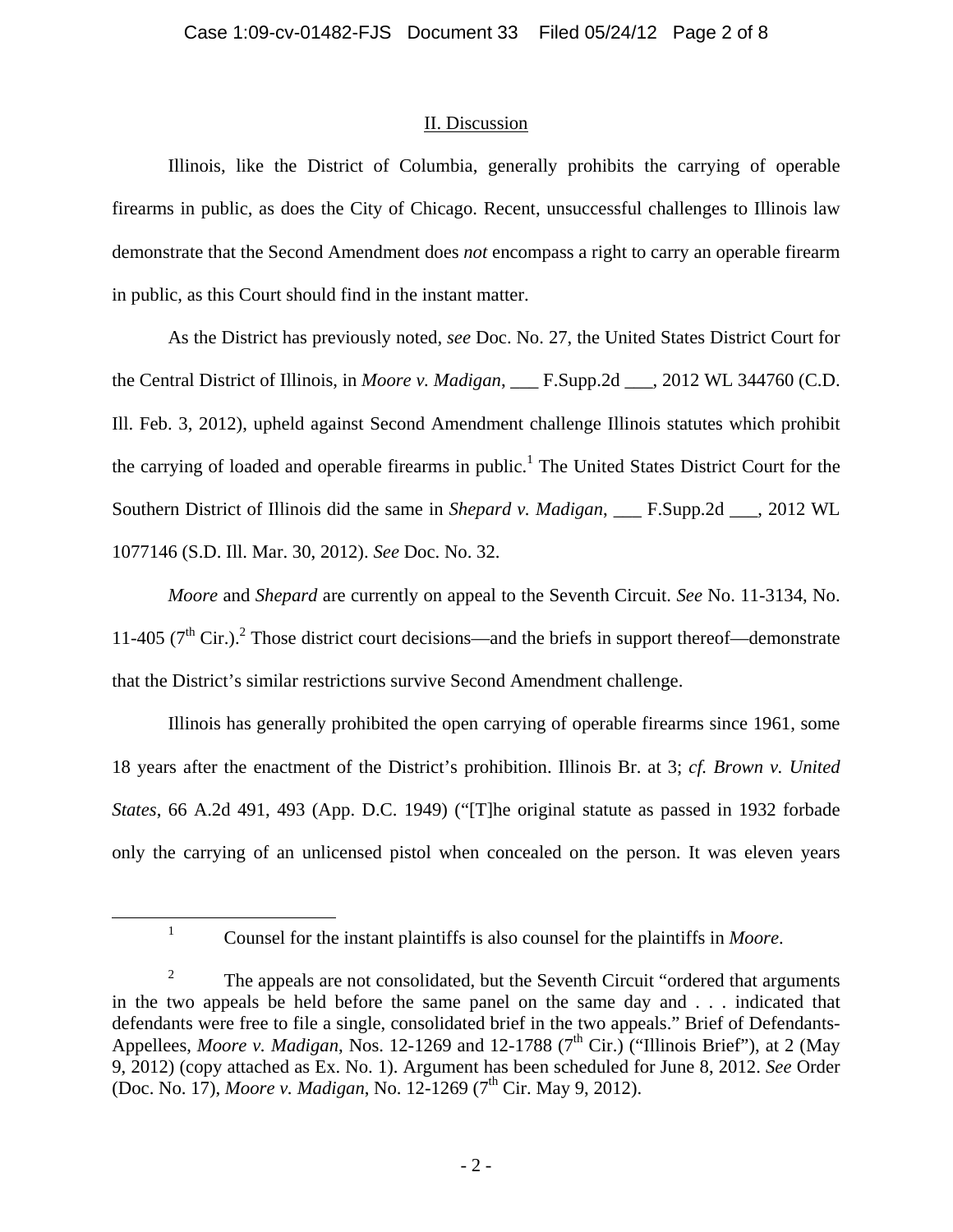# Case 1:09-cv-01482-FJS Document 33 Filed 05/24/12 Page 3 of 8

before Congress by amendment included the open carrying of an unlicensed pistol in the statute.") (citing 57 Stat. 586, ch. 296 (Nov. 4, 1943)).

In an extensive historical exegesis, Illinois and *amici* demonstrate that the Second Amendment's right to keep and bear arms, as understood at the time of ratification, did not include a right to carry firearms in public for self-defense. Illinois Br. at 8–14; Brief *Amici Curiae* of the City of Chicago, *et al., Moore v. Madigan*, Nos. 12-1269 and 12-1788 (7<sup>th</sup> Cir.) ("Chicago Br."), at  $7-14$  (May 16, 2012) (copy attached as Ex. No. 2).<sup>3</sup>

As early as 1328, the Statute of Northampton stated that no man should "go nor ride armed by night or by day in fairs, markets, nor in the presence of justices or other ministers, nor in no part elsewhere . . . ." 2 Edw. III, ch. 3; Illinois Br. at 10; Chicago Br. at 9; Brady Center Br. at 16.<sup>4</sup> *See also* A Statute forbidding Bearing of Armour, 7 Edw. III, c. 2 (1313) ("The King forbids the coming armed to Parliament, &c.").<sup>5</sup> A subsequent statute prohibited the possession

 $\frac{1}{3}$ <sup>3</sup> Joining Chicago on the brief were the Legal Community Against Violence, the Major Cities Chiefs Association, the Board of Education of the City of Chicago, and the Chicago Transportation Authority. *Id*. Also submitting a brief as *amici curiae* were Brady Center to Prevent Gun Violence, International Brotherhood of Police Officers, Major Cities Chiefs Association, National Association of Women Law Enforcement Executives, National Black Police Association, and Police Foundation ("Brady Center Br.") (copy attached as Ex. No. 3).

<sup>4</sup> Many of the historic sources cited are available online through Google Books at http://books.google.com. An extensive discussion of the understanding and interpretation of the Statute of Northampton, in the context of the Second Amendment, may also be found in Patrick J. Charles, *The Faces of the Second Amendment Outside the Home: History Versus Ahistorical Standards of Review*, 60 CLEV. ST. L. REV. (forthcoming 2012), *available online at* http://papers.ssrn.com/sol3/papers.cfm?abstract\_id=1938950&download=yes (last visited May 22, 2012) and Patrick J. Charles, *Scribble Scrabble, the Second Amendment, and Historical Guideposts: A Short Reply to Lawrence Rosenthal and Joyce Lee Malcolm*, 105 NORTHWESTERN UNIV. L. REV. COLLOQUY 227 (2011), *available online at* http://www.law.northwestern.edu/ lawreview/colloquy/2011/6/LRColl2011n6Charles.pdf (last visited May 22, 2012).

<sup>5</sup> *See* http://www.legislation.gov.uk/aep/Edw2/7/0/contents (last visited May 24, 2012). The District notes that the instant plaintiffs have previously argued that "[t]he ancient laws of England or of other States are irrelevant." Doc. No. 15 at 3.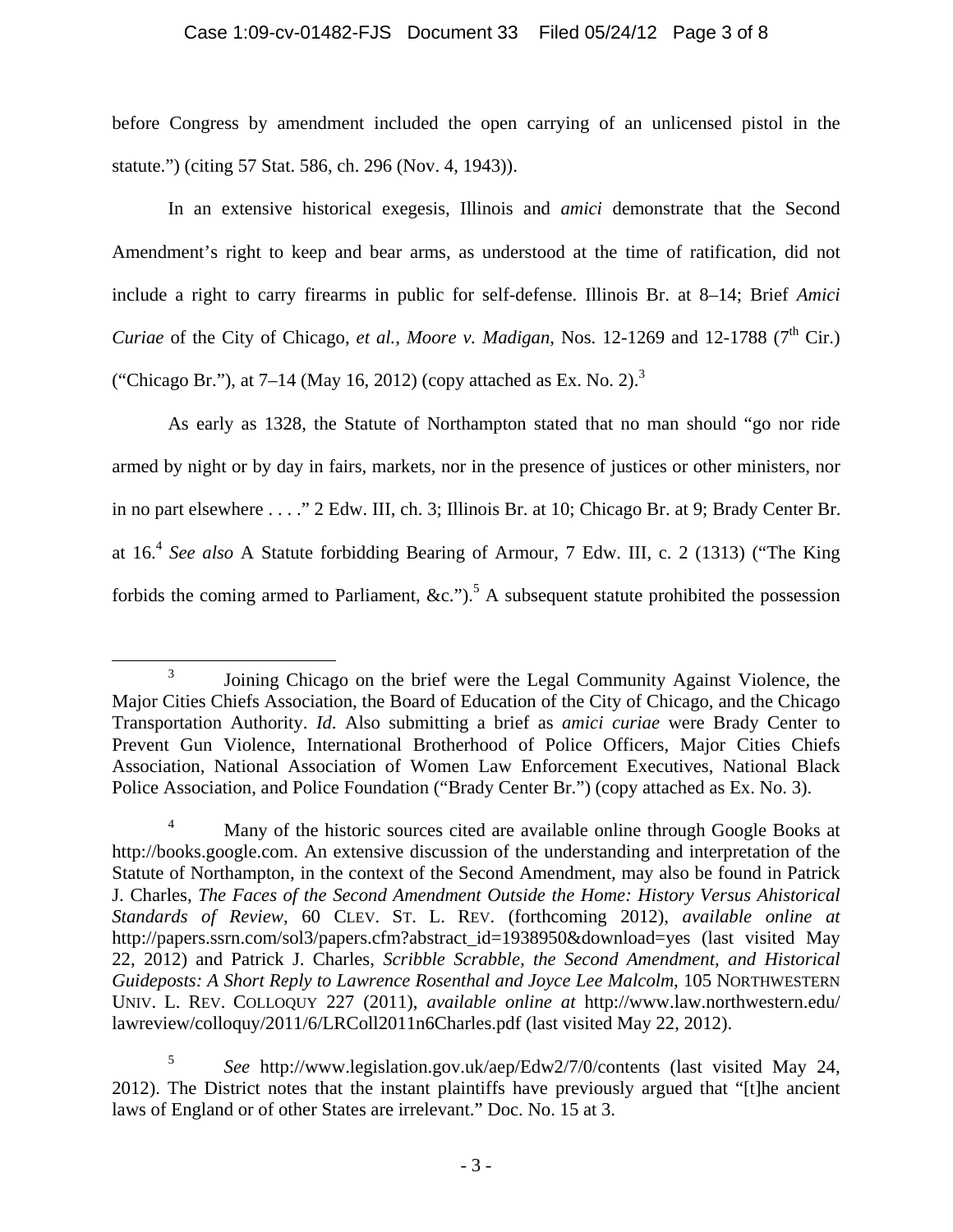### Case 1:09-cv-01482-FJS Document 33 Filed 05/24/12 Page 4 of 8

of guns by anyone "not having lands and tenements or some other estate of inheritance in his own or his wife's right of the clear yearly value of one hundred pounds . . . other than the son and heir apparent of an esquire or other person of higher degree . . . ." An Act for the Better Preservation of the Game, 22 & 23, Charles II, c. 25, § 3 (1670), in Sir William David Evans, 7 *A Collection of Statutes* 224 (London, 3d ed. Thomas Blenkarn 1836).6

Centuries of British case law confirm that it was illegal to carry arms in public. *See*  Illinois Br. at 10 (citing *Sir John Knight's Case* 87 Eng. Rep. 75, 76 (K.B. 1686), in which the Chief Justice noted that not only was the public carrying of weapons prohibited by the Statute of Northampton, it was "likewise a great offence at the common law."); *Id*. at 11 (citing *Semayne's Case*, 77 Eng. Rep. 194, 195 (K.B. 1603) ("every one may assemble his friends and neighbors to

 $\overline{a}$ 

<sup>6</sup> In 1603, the English and Scottish crowns were unified under James I (ruling as James VI in Scotland). *See, generally*, *The Court of King James the First, by Godfrey Goodman, Bishop of Gloucester* (John S. Brewer, ed., London, Richard Bentley, 1839) (*available online at* http://archive.org/details/courtkingjamesf00goodgoog). Prior to unification, King James signed a number of measures prohibiting the public carrying of firearms in Scotland without his express permission. *See* Concerning shooting and bearing of culverins and dags, Scot. Parl. Acts iii 29, c.23 (Dec. 1567) ("no manner of person or persons of whatsoever estate, condition or degree they be of bear, wear or use any culverins, dags, pistols or any other such firearm upon their persons or in their company with them, privately or openly, outwith houses . . . under the pain [of cutting off their right hand]"); The [penalty] of bearers, users or shooters [with pistols], culverins, handguns or engines of fire work, Scot. Parl. Acts iv 134, c.19 (Dec. 16, 1597) ("the contravenors thereof to be punished according to the [penalties] contained therein, and moreover by confiscation of all their goods moveable . . . the one half thereof to appertain to the apprehender for his travails and labours and the other half to be applied to our sovereign lord's use"); Regarding bearers and shooters with hackbuts and pistols, Scot. Parl. Acts iv 228, c.14 (Nov. 15, 1600) ("the bearers and wearers of hackbuts and pistols and other firearms who have neither committed slaughter nor mutilation or other odious violence therewith, but only borne and worn them upon their persons or in their companies contrary to his highness's laws and acts of parliament, may be [pursued criminally] providing always that such as shall be pursued . . . shall not incur the corporal punishment prescribed by the former acts by amputation of the right hand, but only to be punished by warding of their persons, escheat of their goods movable, or payment of such a pecuniary penalty and sum of money"). The statutes of James VI of Scotland may be found (and searched) online at *http://www.rps.ac.uk/static/statutes\_jamesvi.html* (last visited May 23, 2012).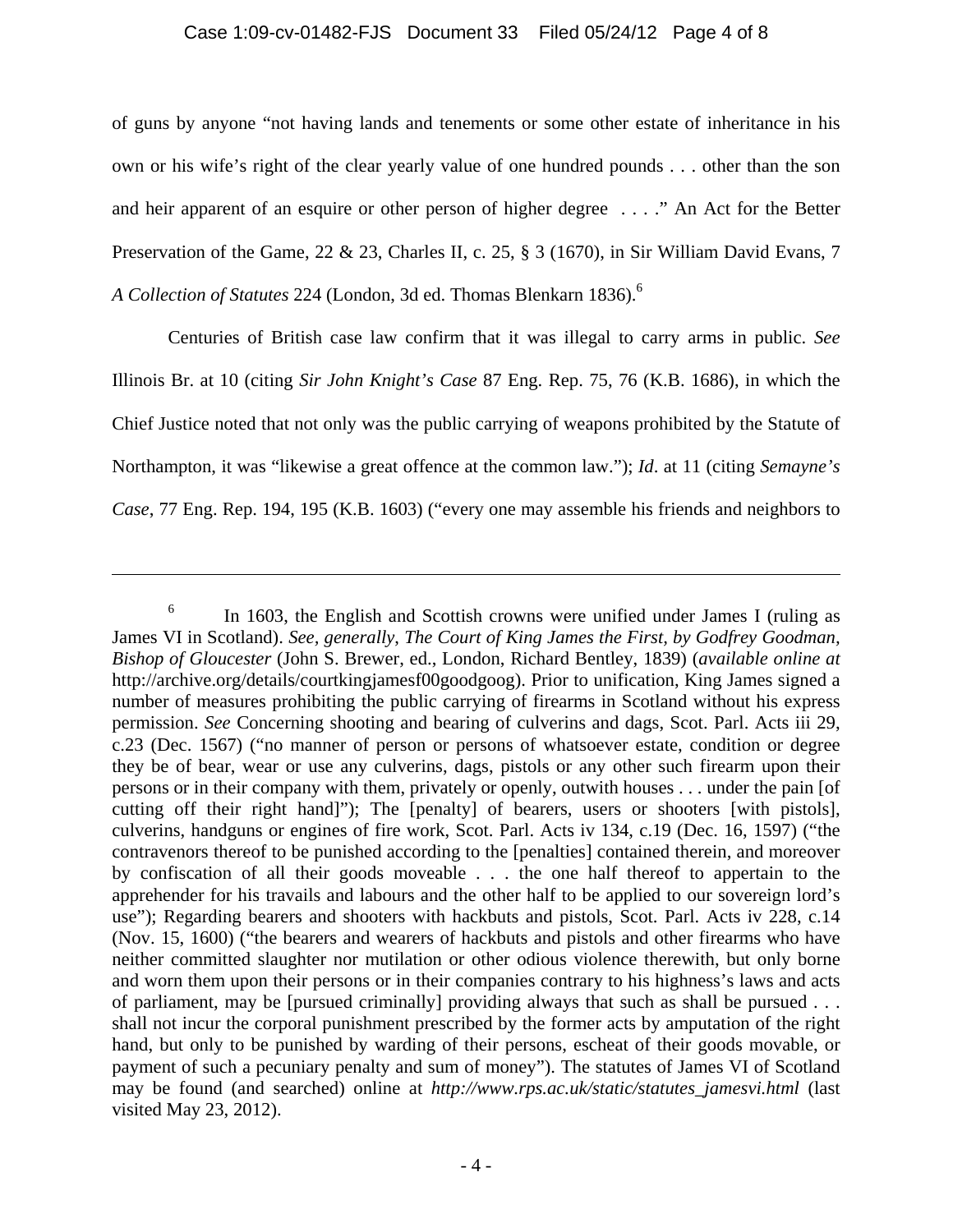## Case 1:09-cv-01482-FJS Document 33 Filed 05/24/12 Page 5 of 8

defend his house against violence: but he cannot assemble them to go with him to the market, or elsewhere for his safeguard against violence"). *See also* Lucilius A. Emery, "The Constitutional Right to Keep and Bear Arms," 28 HARVARD L. REV. 473 (Mar. 1915) ("The guaranty does not appear to have been of a common-law right, like that of trial by jury.").

Similarly, British law-enforcement officers have been authorized for hundreds of years to arrest anyone found carrying arms in public. *See* Illinois Br. at 12:

[I]f any Person shall Ride or go Arm'd offensively, before Her Majesties Justices, or any other her Officers or Ministers, in the time of executing their Office, or in Fairs or Markets or elsewhere, by Day or by Night, in affray of Her Majesties Subjects, and Breach of the Peace; or wear or carry any Daggers, Guns or Pistols Charged; the Constable upon Sight thereof, may seize and take away their Armour and Weapons, and have them apprized as forfeited to Her Majesty; and may also carry the Persons wearing them before a Justice, to give Surety to keep the Peace.

*Id*. (quoting Robert Gardiner, *The Compleat Constable* 18 (London, Tho. Bever 3d ed. 1708) (citing, *inter alia*, 2 Edw. III, ch. 3)). *See also* Chicago Br. at 12.

This was the understanding that prevailed at the time of the founding of the American colonies, as evidenced by early statutes and the common law. *See* Illinois Br. at 13–14; Chicago

Br. at 10–12.

As the above discussion makes clear, there was no common-law right to carry operable firearms in public. Hence, because constitutional rights "are enshrined with the scope they were understood to have when the people adopted them [,]" *Heller*, 554 U.S. at 634–35, the Second Amendment does not encompass the right to the public carrying of operable firearms.

In addition to *Moore* and *Shepard*, most courts to have faced the question have declined to find that the Second Amendment encompasses a right to carry an operable firearm in public. *See Moore*, 2012 WL 344760, at \* 7 (collecting cases); *Piszczatoski v. Filko*, \_\_\_ F.Supp.2d \_\_\_, 2012 WL 104917, \*1 (D.N.J. Jan. 12, 2012); *Jennings v. McCraw*, No. 5:10-cv-00141-C (N.D.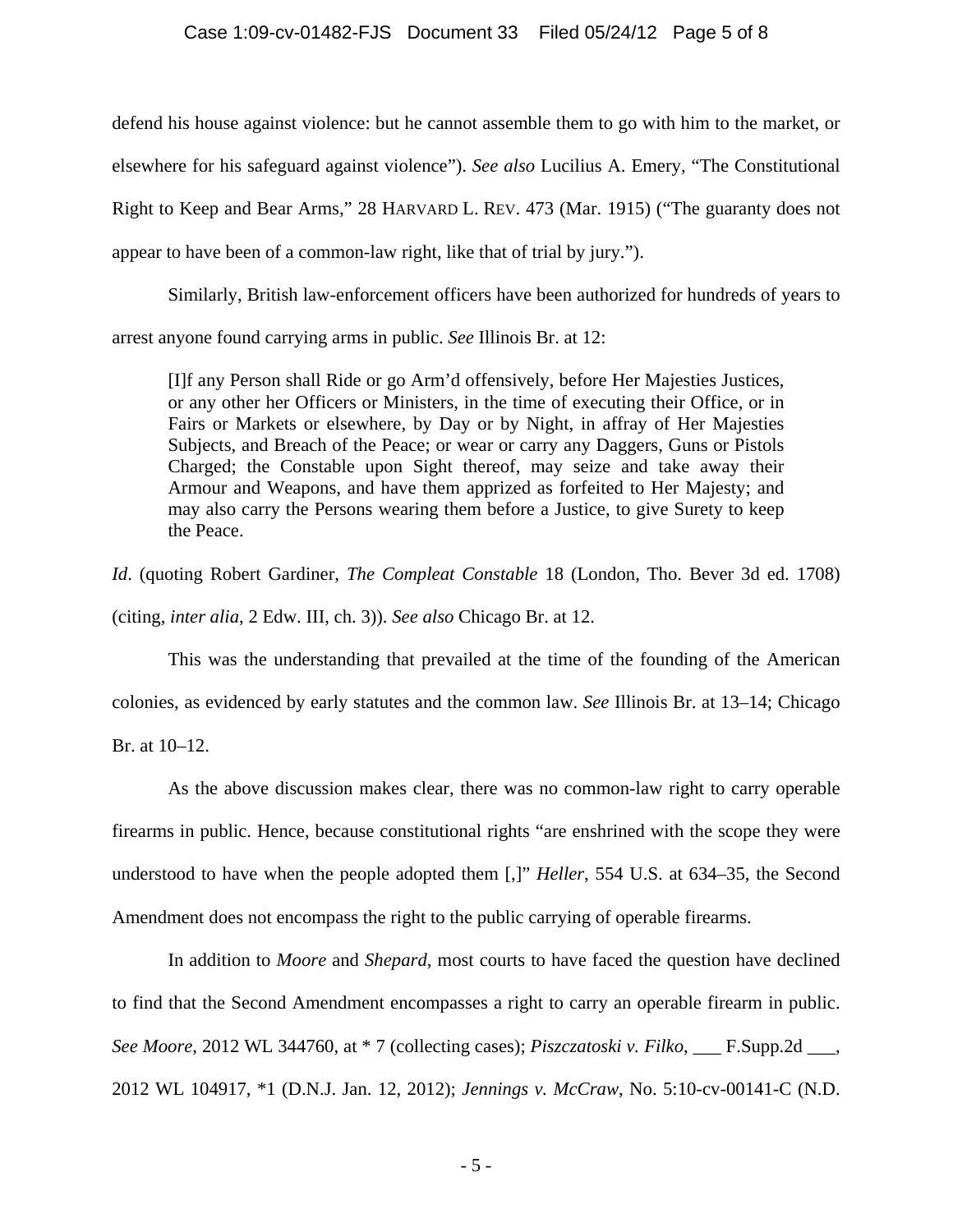#### Case 1:09-cv-01482-FJS Document 33 Filed 05/24/12 Page 6 of 8

Tex. Jan. 19, 2012), *slip op.* at 12 ("the Second Amendment does not confer a right that extends beyond the home").7 *See also Williams v. State*, 10 A.3d 1167, 1177 (Md. 2011) ("[I]t is clear that prohibition of firearms in the home was the gravamen of the certiorari questions in both *Heller* and [*McDonald v. Chicago*, \_\_\_ U.S. \_\_\_\_, 130 S. Ct. 3020 (June 28, 2010)] and their answers. If the Supreme Court, in this dicta, meant its holding to extend beyond home possession, it will need to say so more plainly."), *cert. denied*, \_\_\_ U.S. \_\_\_, 132 S. Ct. 93 (Oct. 3, 2011).

The District of Columbia Court of Appeals has similarly interpreted the Supreme Court's analysis, declining to extend the scope of the Second Amendment beyond the home. *Sims v. United States*, 963 A.2d 147, 150 (D.C. 2008); *Mack v. United States*, 6 A.3d 1224, 1236 (D.C. 2010); *Little v. United States*, 989 A.2d 1096, 1101 (D.C. 2010).

### III. Conclusion

The right to carry an operable firearm in public is not within the scope of the Second Amendment. And even if it were, a right to carry an operable firearm in public is surely not within the 'core' of the right enunciated in *Heller*, 554 U.S. at 634–35. Thus, even if Second Amendment scrutiny were applied (and the District contends it need not be), the District's prohibition on public carrying survives such scrutiny.8

 <sup>7</sup> Decision available online at http://www.bradycenter.org/ xshare/1.19.12\_Order.pdf (last visited May 22, 2012).

<sup>8</sup> "At its core, the Second Amendment protects the right of law-abiding citizens to possess non-dangerous weapons for self-defense in the home." *United States v. Marzzarella*, 614 F.3d 85, 92 (3rd Cir. 2010) (footnote omitted); *accord United States v. Masciandaro*, 638 F.3d 458, 470  $(4<sup>th</sup>$  Cir. 2011) ("as we move outside the home, firearm rights have always been more limited, because public safety interests often outweigh individual interests in self defense."); *United States v. Reese, 627 F.3d 792, 800 (10<sup>th</sup> Cir. 2010). <i>See also United States v. Booker, 644*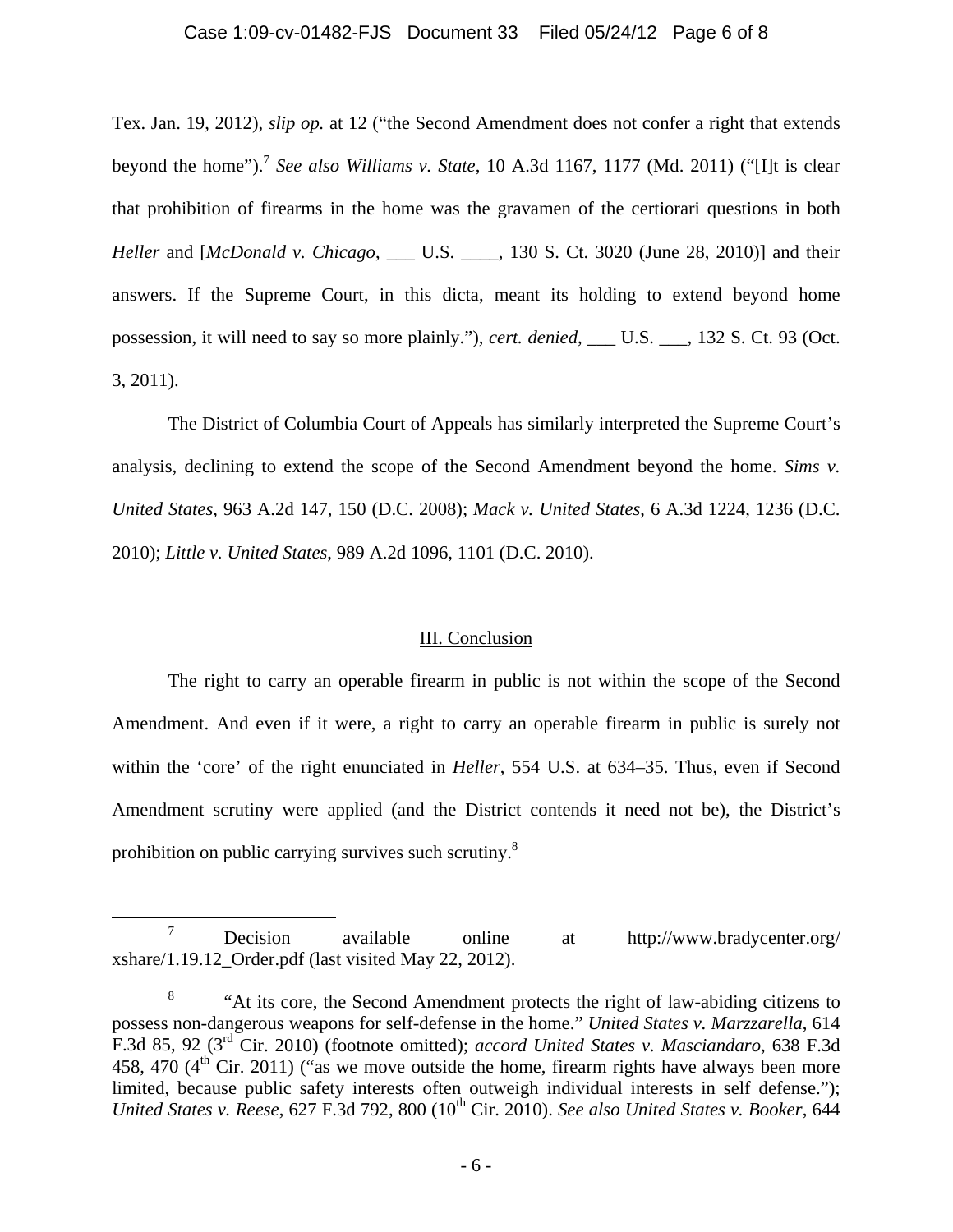As the Fourth Circuit wisely noted, the danger of firearms "would rise exponentially as one moved the right from the home to the public square. If ever there was an occasion for restraint, this would seem to be it. There is much to be said for a course of simple caution." *Masciandaro*, 638 F.3d at 476. Since *McDonald*, the Supreme Court has repeatedly declined the opportunity to decide whether the scope of the Second Amendment extends beyond the home,<sup>9</sup> or provide any further clarification of the extent of the Second Amendment.<sup>10</sup>

 Because the Second Amendment does not protect the right to carry operable firearms in public, this Court should reject the instant challenge.

1

DATE: May 24, 2012 Respectfully submitted,

 IRVIN B. NATHAN Attorney General for the District of Columbia

 ELLEN A. EFROS Deputy Attorney General Public Interest Division

 /s/ Grace Graham GRACE GRAHAM, D.C. Bar No. 472878 Chief, Equity Section 441 Fourth Street, NW, 6<sup>th</sup> Floor South Washington, DC 20001 Telephone: (202) 442-9784

<sup>9</sup> *See Williams v. Maryland*, *cert. denied*, \_\_\_ U.S. \_\_\_, 132 S. Ct. 93 (Oct. 3, 2011); *Masciandaro v. United States*, *cert. denied*, 132 S. Ct. 756 (Nov. 28, 2011).

<sup>10</sup> *See Fincher v. United States*, *cert. denied*, 555 U.S. 1174 (Feb. 23, 2009); *Marzzarella v. United States*, *cert. denied*, 131 S.Ct. 958 (Jan 10, 2011); *Reese v. United States*, *cert. denied*, 131 S.Ct. 2476 (May 16, 2011); *Skoien v. United States*, *cert. denied*, 131 S.Ct. 1674 (Mar. 21, 2011); *Delacy v. California*, *cert. denied*, 132 S.Ct. 1092 (Jan. 17, 2012); *Chein v. California*, *cert. denied*, 132 S.Ct. 755 (Nov. 28, 2011).

F.3d 12, 25 n.17 ( $1<sup>st</sup>$  Cir. 2011) ("While we do not attempt to discern the "core" Second Amendment right vindicated in *Heller*, we note that *Heller* stated that the Second Amendment "elevates above all other interests the right of law-abiding, responsible citizens to use arms in defense of hearth and home.").